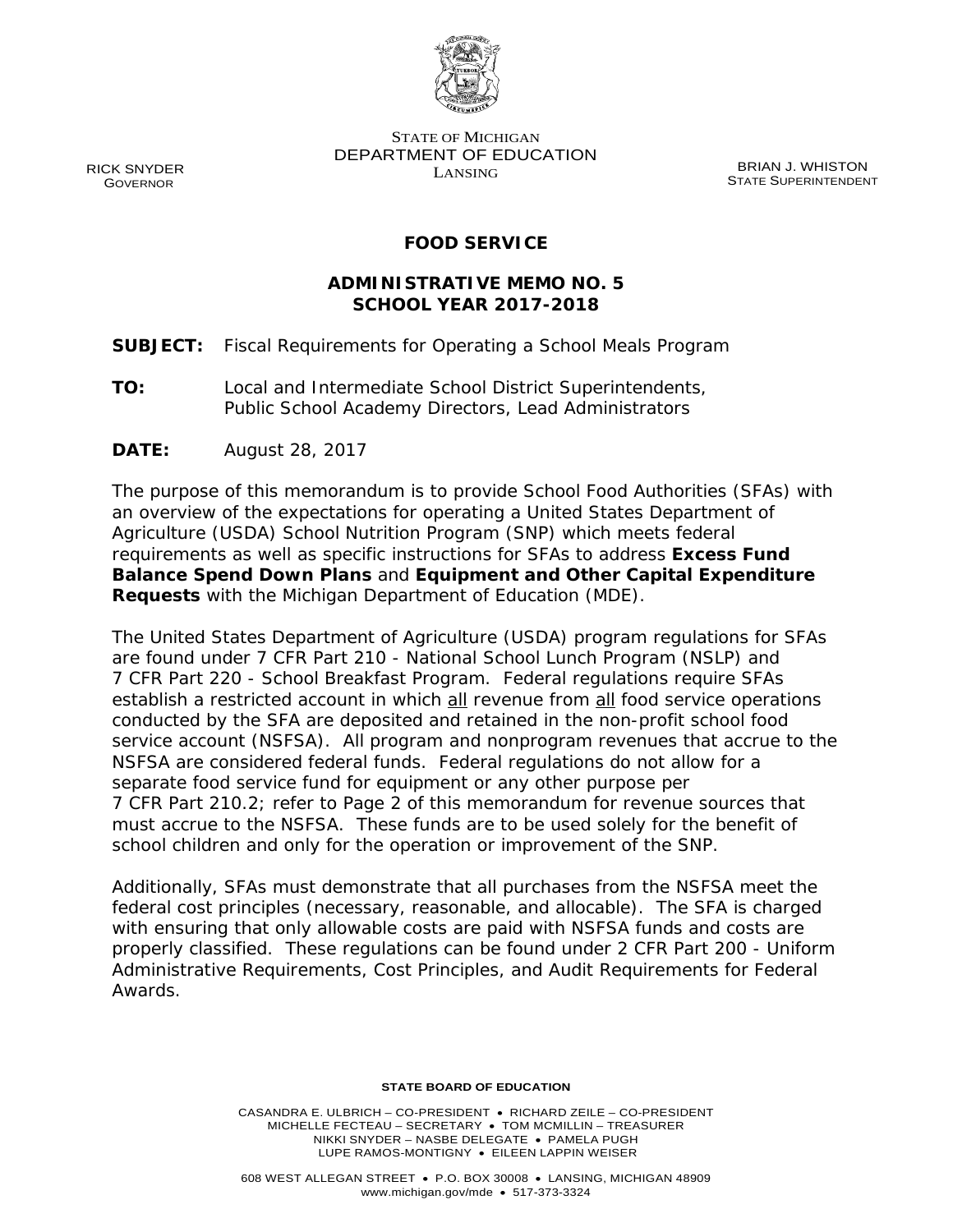Equipment and Other Capital Outlay Expenditures Page 2 August 28, 2017

The USDA program regulations place restrictions on the use of NSFSA funds. As stated in 7 CFR 210.14 and 220.7, **SFAs operating a nonprofit school food service program must adhere to the following requirements:** 

- 1. SFAs must observe the restrictions on the use of NSFSA so that all revenue is used for operating the SNP and/or improving its quality and efficiency. Revenue sources include but are not limited to:
	- Federal meal reimbursement
	- State supplemental payments (Section 31a, Section 31d, and Section 31f)
	- Student payments for paid and reduced meals
	- Adult meal payments
	- A la carte items including second entrees and individual milk sales
	- Catering
	- Concessions (where food, labor, and supplies are provided by the SNP) and vending

Revenue from the NSFSA may be used for food, supplies, equipment, and personnel to operate the meal programs. Revenue from the NSFSA can also be used to cover students' payments of [reduced price meals](https://www.fns.usda.gov/discretionary-elimination-reduced-price-charges-school-meal-programs)<sup>[i](#page-3-0)</sup>. Revenue from the NSFSA may not be used to purchase land and/or buildings or to construct buildings.

- 2. SFAs must limit the net cash resources in the NSFSA not to exceed three months' average expenditures. The SNP may not build up a fund reserve in the NSFSA exceeding this three months' average.
- 3. If SFAs have a surplus of over three months' average expenditures in the NSFSA, they agree to:
	- Improve food quality.
	- Make other improvements to the school nutrition operations, such as purchase equipment or upgrade existing food lines.
	- Cover students' payments of [reduced](https://www.fns.usda.gov/discretionary-elimination-reduced-price-charges-school-meal-programs) price meals.

# **Excess Fund Balance Spend Down Plans**

Per 7 CFR Part 210.19(a)(1) MDE requires each SFA to submit a formal [Excess Fund](http://www.michigan.gov/documents/mde/Excess_Funds_Plan_of_Action_Over_5K_573241_7.pdf)  [Balance Plan of Action Form](http://www.michigan.gov/documents/mde/Excess_Funds_Plan_of_Action_Over_5K_573241_7.pdf)<sup>[ii](#page-3-1)</sup> to spend down excess NSFSA funds. An excess fund balance exists when net cash resources (ending fund balance) compared to the NSFSA allowable fund balance is greater than three months' average expenditures for a given school year. The calculation for an allowable fund balance is based on expenditures consisting of total program costs less capital outlay, divided by nine (9) operating months multiplied by three (3) months. Due to the timing of the Financial Information Database (FID) data being finalized, MDE's initial notification to the SFA does not occur until the Spring of the following school year.

When completing the Excess Fund Balance Plan of Action Form addressing the excess fund balance from the prior school year, the SFA is committing to spending down excess funds by June 30<sup>th</sup> of the current school year. The SFA is required to submit the Excess Fund Balance Plan of Action Form through the [MDE-GEMS/MARS](http://www.michigan.gov/mde/0,4615,7-140-5236_63101---,00.html)  [application](http://www.michigan.gov/mde/0,4615,7-140-5236_63101---,00.html)<sup>iii</sup>. If the SFA fails to submit and/or execute an Excess Fund Balance Plan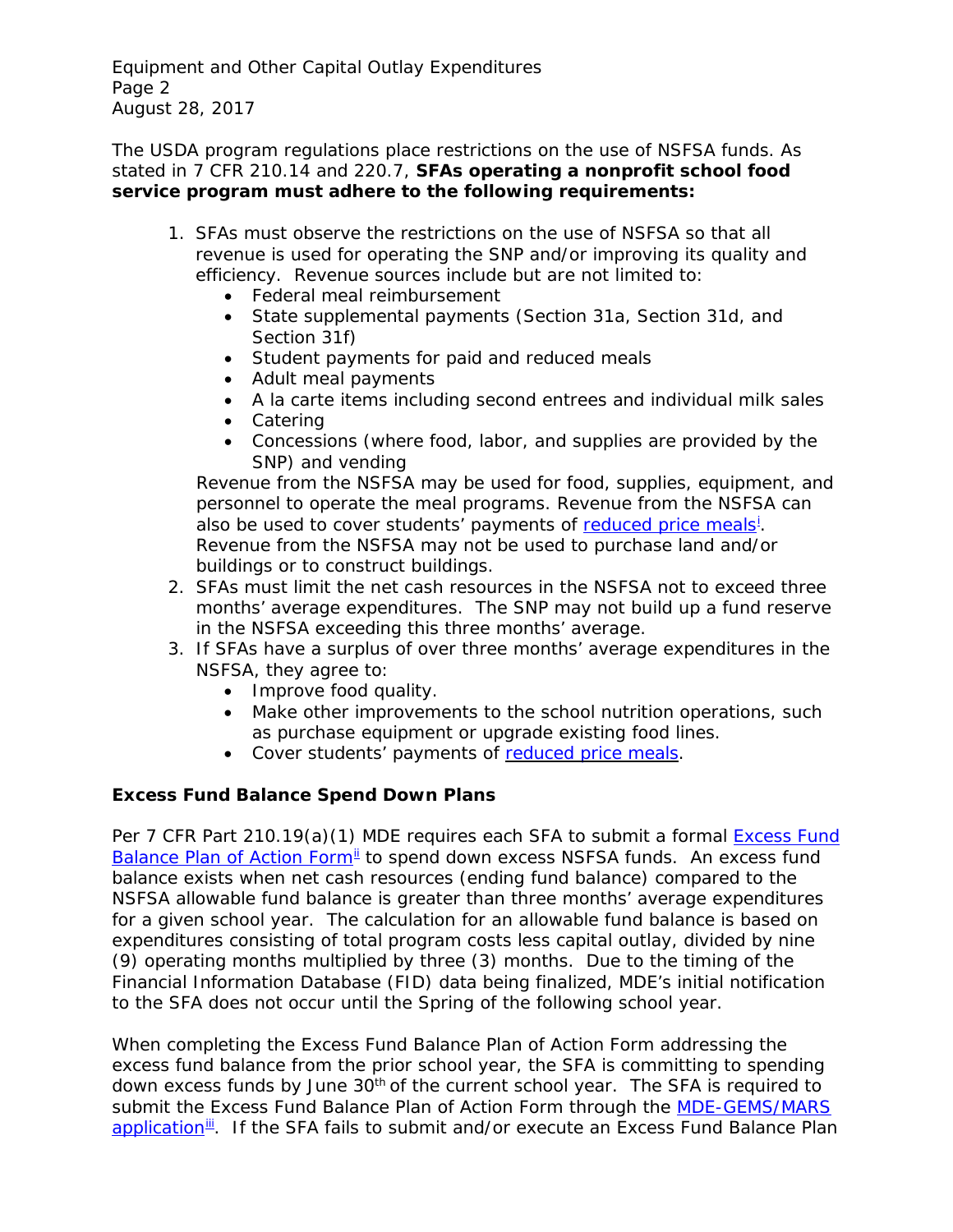Equipment and Other Capital Outlay Expenditures Page 3 August 28, 2017

of Action Form to address the excess fund balance, MDE shall lower the rates of federal reimbursement to the SFA, per USDA program regulations under 7 CFR Part 210.19(a)(1). It is advantageous for an SFA to have a review process in place to identify an excess fund balance and have a plan in place prior to receiving MDE's initial notification.

### **Request for Equipment and Other Capital Expenditures**

Per 2 CFR Section 200.407 (Equipment and Other Capital Expenditures), an SFA is required to obtain prior written approval from MDE before incurring the cost of equipment and other capital expenditures from the NSFSA. Equipment and other capital expenditure requests may be submitted throughout the school year. If an SFA intends to purchase equipment that is not on the USDA pre-approved list, the SFA must complete and submit the Request for Approval for Equipment and Other Capital Expenditures form and obtain MDE's approval, prior to making the purchase.

MDE's Administrative Policy #13 issued in school year 2015-2016 outlines the existing process to obtain MDE's prior approval and the USDA pre-approved equipment list. Any equipment that is selected from the USDA pre-approved list that exceed \$25,000 cumulatively per building per year requires MDE's approval, prior to incurring the cost. Additionally, the SFA must demonstrate that all equipment and capital outlay purchases meet the federal cost principles (necessary, reasonable, and allocable).

As the state agency, MDE is responsible for ensuring compliance of the NSLP Resource Management review process under 7 CFR Part 210.18 and must ensure that equipment and capital outlay purchases are allowable using funds from each SFA's NSFSA. **Failure to obtain MDE's prior approval shall result in an unallowable cost, requiring SFAs to reimburse the NSFSA with non-federal funds.**

Below are the steps to obtain prior approval from MDE:

- 1. All SFAs are required to follow proper procurement by obtaining quotes for purchases prior to obtaining MDE approval.
- 2. Once a minimum of three (3) quotes is obtained, the SFA chooses the item(s) that meets their needs for the best price.
- 3. The SFA should review their Procurement Policy and Procedures, and if applicable, obtain Board Approval prior to submitting each request to MDE for approval.
- 4. SFAs are required to complete the Request for Approval for Equipment and Other Capital Expenditures<sup>i[v](#page-3-3)</sup> form. The submitted form must include actual costs from quotes obtained by the SFA.
- 5. Each Request for Approval for Equipment and Other Capital Expenditures form should only include one (1) vendor per form.
- 6. Scan and email the completed Request for Approval for Equipment and Other Capital Expenditures form to [MDE-SchoolNutrition@michigan.gov.](mailto:MDE-SchoolNutrition@michigan.gov)
- 7. MDE will send an email notification from MDE-GEMS@michigan.gov when the request has been processed.